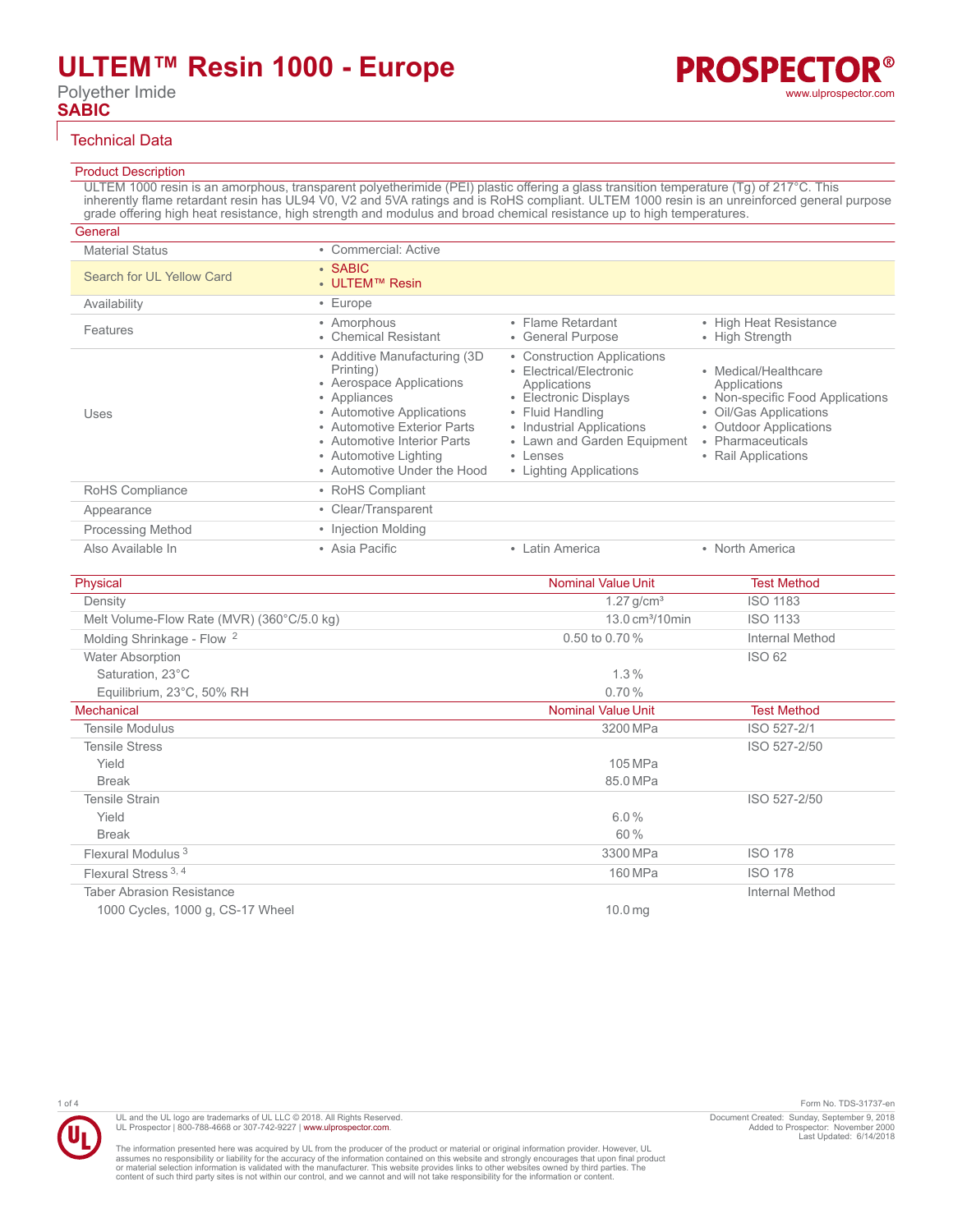## **ULTEM™ Resin 1000 - Europe**

Polyether Imide<br> **SABIC** 

**PROSPECTOR® SABIC** [www.ulprospector.com](http://www.ulprospector.com)

| Impact                                                                                  | <b>Nominal Value Unit</b> | <b>Test Method</b>         |
|-----------------------------------------------------------------------------------------|---------------------------|----------------------------|
| Charpy Notched Impact Strength                                                          |                           |                            |
| $-30^{\circ}$ C $5$                                                                     | $4.0 \text{ kJ/m}^2$      | <b>ISO 179/1eA</b>         |
| 23°C <sup>5</sup>                                                                       | $4.0 \text{ kJ/m}^2$      | <b>ISO 179/1eA</b>         |
| $23^{\circ}$ C                                                                          | $10 \text{ kJ/m}^2$       | <b>ISO 179/2C</b>          |
| Notched Izod Impact Strength <sup>6</sup>                                               |                           | <b>ISO 180/1A</b>          |
| $-30^{\circ}$ C                                                                         | $6.0$ kJ/m <sup>2</sup>   |                            |
| $23^{\circ}$ C                                                                          | $6.0$ kJ/m <sup>2</sup>   |                            |
|                                                                                         |                           | <b>ISO 180/1U</b>          |
| Unnotched Izod Impact Strength <sup>6</sup><br>$-30^{\circ}$ C                          | No Break                  |                            |
| $23^{\circ}$ C                                                                          | No Break                  |                            |
| <b>Hardness</b>                                                                         | <b>Nominal Value Unit</b> | <b>Test Method</b>         |
|                                                                                         | 140 MPa                   | ISO 2039-1                 |
| Ball Indentation Hardness (H 358/30)<br><b>Thermal</b>                                  | <b>Nominal Value Unit</b> | <b>Test Method</b>         |
|                                                                                         |                           |                            |
| Heat Deflection Temperature <sup>7</sup>                                                |                           |                            |
| 0.45 MPa, Unannealed, 4.00 mm, 100 mm Span<br>1.8 MPa, Unannealed, 4.00 mm, 100 mm Span | 200 °C<br>190 °C          | ISO 75-2/Be<br>ISO 75-2/Ae |
|                                                                                         |                           |                            |
| Vicat Softening Temperature                                                             | $215^{\circ}$ C           | ISO 306/A50                |
|                                                                                         | 211 °C                    | ISO 306/B50                |
| $-$                                                                                     | $212^{\circ}$ C           | ISO 306/B120               |
| Ball Pressure Test (123 to 127°C)                                                       |                           | IEC 60695-10-2             |
| <b>CLTE</b>                                                                             | Pass                      |                            |
| Flow: 23 to $150^{\circ}$ C                                                             | $5.0E-5$ cm/cm/ $°C$      | ISO 11359-2                |
| Transverse: 23 to 150°C                                                                 | $5.0E-5$ cm/cm/ $°C$      |                            |
|                                                                                         | 0.24 W/m/K                | ISO 8302                   |
| <b>Thermal Conductivity</b><br>RTI Elec                                                 | 170 °C                    | <b>UL 746</b>              |
| RTI Imp                                                                                 | 170 °C                    | <b>UL 746</b>              |
| RTI Str                                                                                 | 170 °C                    | <b>UL 746</b>              |
|                                                                                         | <b>Nominal Value Unit</b> |                            |
| <b>Electrical</b>                                                                       | $> 1.0E + 15$ ohms        | <b>Test Method</b>         |
| <b>Surface Resistivity</b>                                                              |                           | IEC 60093                  |
| <b>Volume Resistivity</b>                                                               | $1.0E+15$ ohms $\cdot$ cm | <b>IEC 60093</b>           |
| <b>Electric Strength</b>                                                                |                           | IEC 60243-1                |
| 0.800 mm, in Oil                                                                        | 33 kV/mm<br>25 kV/mm      |                            |
| 1.60 mm, in Oil<br>3.20 mm, in Oil                                                      | 16 kV/mm                  |                            |
|                                                                                         |                           | <b>IEC 60250</b>           |
| Relative Permittivity                                                                   |                           |                            |
| 50 Hz<br>60 Hz                                                                          | 2.90                      |                            |
| 1 MHz                                                                                   | 2.90<br>2.90              |                            |
| Dissipation Factor                                                                      |                           | <b>IEC 60250</b>           |
| 50 Hz                                                                                   | $5.0E-4$                  |                            |
| 60 Hz                                                                                   | $5.0E-4$                  |                            |
| 1 MHz                                                                                   | $6.0E-3$                  |                            |
| 2.45 GHz                                                                                | $2.5E-3$                  |                            |
| Comparative Tracking Index                                                              |                           | IEC 60112                  |
|                                                                                         | 150V                      |                            |
| Solution B                                                                              | 100V                      |                            |
|                                                                                         |                           |                            |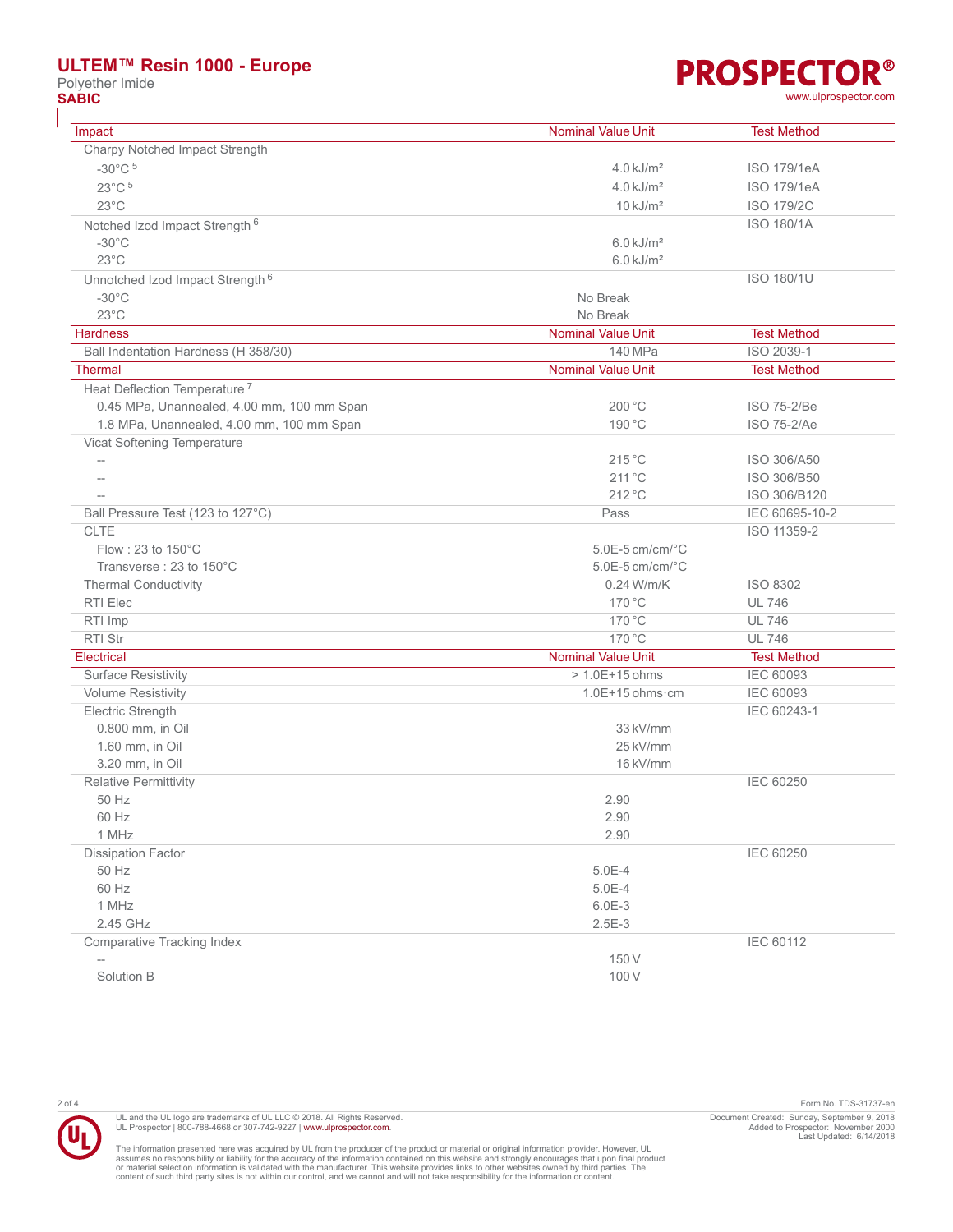# **ULTEM™ Resin 1000 - Europe**

Polyether Imide<br> **SABIC** 

### R® **PROSPECTO SABIC** [www.ulprospector.com](http://www.ulprospector.com)

| Flammability                          | <b>Nominal Value Unit</b> | <b>Test Method</b> |
|---------------------------------------|---------------------------|--------------------|
| Flame Rating                          |                           | <b>UL 94</b>       |
| $0.40$ mm                             | $V-2$                     |                    |
| $0.75$ mm                             | $V-0$                     |                    |
| $3.0 \text{ mm}$                      | 5VA                       |                    |
| Glow Wire Flammability Index (3.2 mm) | 960 °C                    | IEC 60695-2-12     |
| Oxygen Index                          | 47%                       | ISO 4589-2         |

| Injection                 | <b>Nominal Value Unit</b> |  |
|---------------------------|---------------------------|--|
| <b>Drying Temperature</b> | 150 °C                    |  |
| Drying Time               | 4.0 to 6.0 hr             |  |
| Suggested Max Moisture    | $0.020\%$                 |  |
| Hopper Temperature        | 80 to 120 °C              |  |
| Rear Temperature          | 340 to 395 °C             |  |
| Middle Temperature        | 350 to 405 °C             |  |
| Front Temperature         | 360 to 415 °C             |  |
| Nozzle Temperature        | 350 to 405 °C             |  |
| Processing (Melt) Temp    | 370 to 410 °C             |  |
| Mold Temperature          | 140 to 180 °C             |  |

#### **Notes**

<sup>1</sup> Typical properties: these are not to be construed as specifications.

2 Tensile Bar

3 2.0 mm/min

4 at Yield

5 80\*10\*4 sp=62mm

6 80\*10\*4 mm

7 120\*10\*4 mm